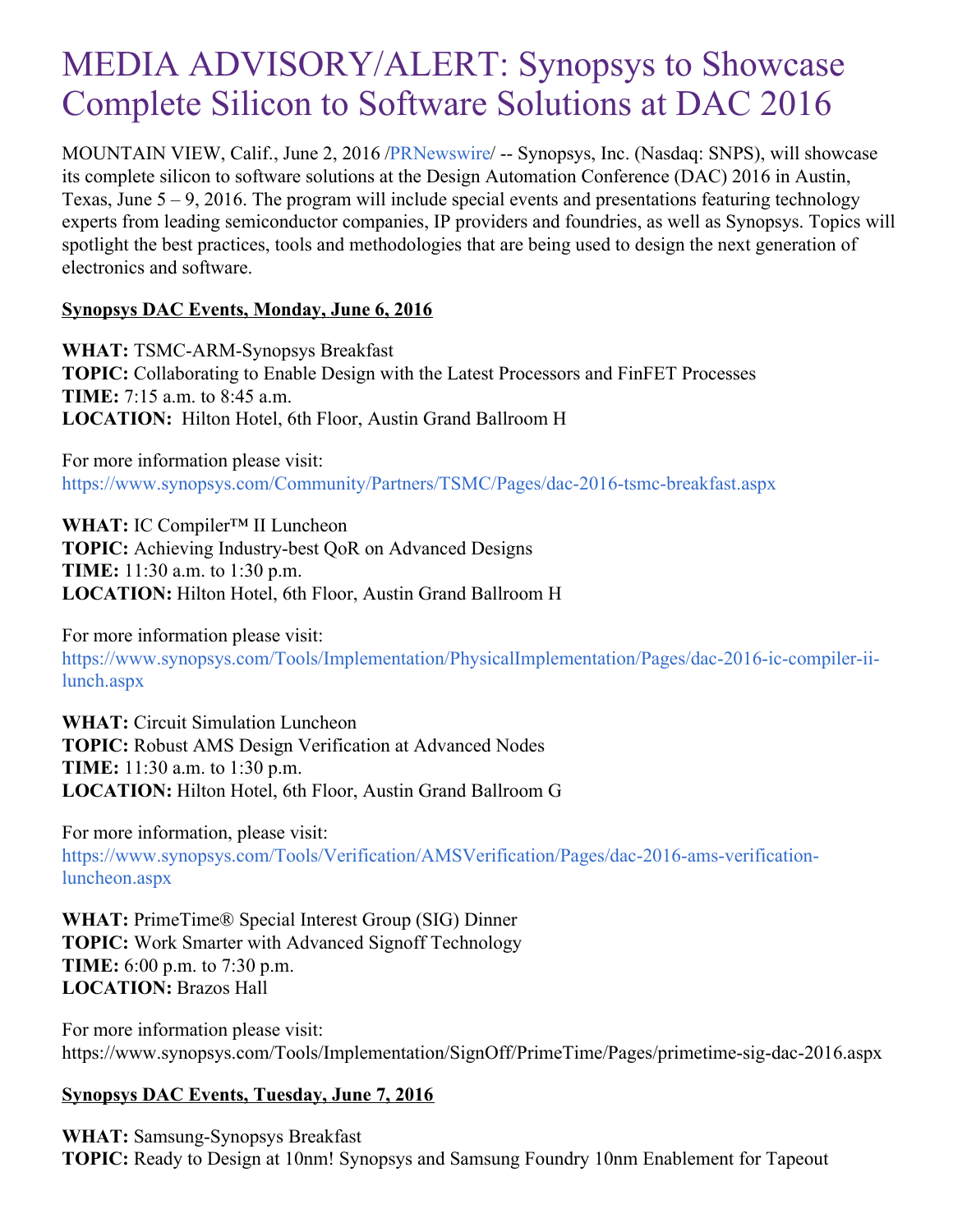**Success TIME:** 7:15 a.m. to 8:45 a.m. **LOCATION:** Hilton Hotel, 6th Floor, Austin Grand Ballroom G

For more information please visit: <https://www.synopsys.com/Community/Partners/samsung/Pages/dac-2016-samsung-breakfast.aspx>

**WHAT:** Verification Luncheon **TOPIC:** SoC Leaders Verify with Synopsys **TIME:** 11:30 a.m. to 1:30 p.m. **LOCATION:** Hilton Hotel, 6th Floor, Austin Grand Ballroom H

For more information please visit: https://www.synopsys.com/Tools/Verification/Pages/dac2016-verification-luncheon-panel.aspx

**WHAT:** Custom Compiler™ Luncheon **TOPIC:** Cutting Layout Tasks from Days to Hours **TIME:** 11:30 a.m. to 1:30 p.m. **LOCATION:** Hilton Hotel, 6th Floor, Austin Grand Ballroom G

For more information please visit: [https://www.synopsys.com/Tools/Implementation/CustomImplementation/Pages/dac-2016-custom-design](https://www.synopsys.com/Tools/Implementation/CustomImplementation/Pages/dac-2016-custom-design-luncheon.aspx)luncheon.aspx

**WHAT:** GLOBALFOUNDRIES-Synopsys Dinner **TOPIC:** What's Important for IoT – Power, Performance or Integration…or All of the Above? **TIME:** 6:15 p.m. to 8:15 p.m. **LOCATION:** Hilton Hotel, 6th Floor, Austin Grand Ballroom G

For more information, please visit:

[https://www.synopsys.com/Community/Partners/GlobalFoundries/Pages/dac-2016-globalfoundries](https://www.synopsys.com/Community/Partners/GlobalFoundries/Pages/dac-2016-globalfoundries-dinner.aspx)dinner.aspx

### **Synopsys at DAC 2016**

Visit booth #149 to learn how Synopsys can help you meet your electronic design and software development goals. Our experts will be available to answer your questions and the Synopsys Silicon to Software Theater will feature thought leaders speaking about key innovations and trends impacting the semiconductor industry. The Synopsys team will also be available to meet with you in many of our partners' booths. Whether you're an SoC designer creating advanced semiconductors, or a software developer writing applications that require the highest quality and security, Synopsys has the solutions needed to deliver innovative, high-quality, secure products.

For more information on all of Synopsys' activities at DAC, visit: [www.synopsys.com/DAC](http://www.synopsys.com/DAC).

### **Media Registration Information**

Seating is limited and registration is required. Members of the media interested in attending Synopsys' DAC special events or requiring more information should contact Tess Berdiago-Cahayag at [maritess@synopsys.com](mailto:maritess@synopsys.com).

### **About Synopsys**